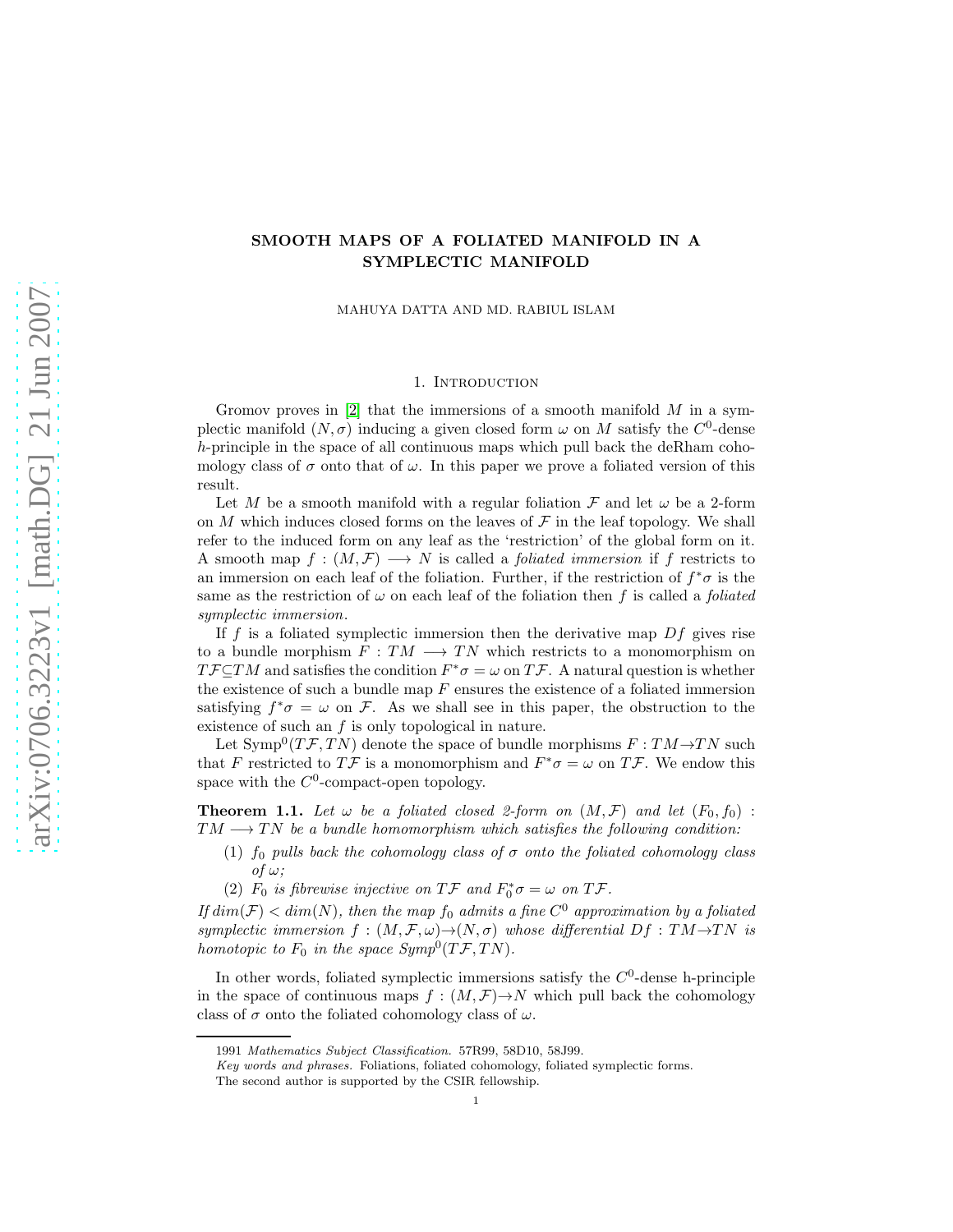If we consider the trivial foliation (foliation with a single leaf) on  $M$  then as a special case we obtain the symplectic immersion theorem due to Gromov [\[2\]](#page-9-0).

For a simple application of the above theorem consider the Euclidean manifold  $\mathbb{R}^{2n}$  with the canonical symplectic form  $\sigma_0$ .

<span id="page-1-0"></span>**Corollary 1.2.** Let  $\omega$  be a foliated closed 2-form on  $(M, \mathcal{F})$ . Suppose rank  $(\omega|_{T\mathcal{F}_x}) \ge$ r for all  $x \in M$ , for some  $0 \le r \le \dim \mathcal{F}$ .

Then there exists a foliated immersion  $f:(M,\mathcal{F})\longrightarrow \mathbb{R}^{2n}$  such that  $f^*\sigma_0=\omega$ on each leaf of the foliation provided  $2n \geq \dim M + 2 \dim \mathcal{F} - r - 1$ .

The proof of the main theorem is based on the sheaf theoretic technique in  $h$ principle and the Nash Moser implicit function theorem due to Gromov [\[2,](#page-9-0) §2.2, §2.3. Starting with a formal solution  $(F_0, f_0)$  as in the hypothesis of the theorem, we embed the given manifold  $(M, \mathcal{F})$  in a foliated manifold  $(M', \mathcal{F}', \omega')$ , where  $\mathcal{F}'$  is a foliation with  $\dim \mathcal{F}' = \dim N$  and  $\omega'$  is a 2-form which restricts to a symplectic form on each leaf of the foliation  $\mathcal{F}'$ . Moreover, the pullback of the form  $\omega'$  on M equals  $\omega$  on TF. We observe that the foliated symplectic forms exhibit a stability property analogous to the stability of symplectic forms as in Moser's theorem $([4], [5])$  $([4], [5])$  $([4], [5])$  $([4], [5])$  $([4], [5])$  and this observation plays an important role in our proof. We prove through a sequence of propositions that there exists a foliated symplectic immersion  $f' : M' \longrightarrow N$  such that the derivative of  $f'|_M$  is homotopic to  $F_0$  in  $\mathrm{Symp}^0(T\mathcal{F}, TN).$ 

We refer the reader to [\[1\]](#page-9-3) for a quick review of the terminology and the theory of topological sheaves which we shall extensively use in this paper. For a detailed exposition on this we refer to [\[2\]](#page-9-0). We organise the paper as follows. In Section 2 we briefly review the foliated cohomology theory. In Section 3 we discuss the Poincaré Lemma in the context of foliated closed forms and in Section 4 we prove an analogue of Moser's theorem for foliated symplectic forms. The proof of the main result of this paper is given in sections 5 through 7.

#### 2. Foliated de Rham cohomology

Let M be a smooth manifold with a regular foliation  $\mathcal F$  on it. Denote the space of smooth differential r-forms on M by  $\Omega^r(M)$ . We define as in [\[3\]](#page-9-4), for each  $r \geq 0$ ,

$$
I^r(\mathcal{F}) = \{ \omega \in \Omega^r(M) : \omega|_{\mathcal{F}} = 0 \},\
$$

where  $\omega|_{\mathcal{F}} = 0$  means that for any  $x \in M$ ,  $\omega(x)(v_1, v_2, \ldots, v_r) = 0$  for all  $v_1, v_2, \ldots, v_r$ in  $T_x \mathcal{F}$ . Clearly,  $I^r(\mathcal{F})$  is a linear subspace of  $\Omega^r(M)$  and  $I^0(\mathcal{F}) = \Omega^0(M) =$  $C^{\infty}(M)$ . Moreover,  $I(\mathcal{F}) = \bigcup_{r>0} I^r(\mathcal{F})$  is a graded ideal of the deRham complex  $\Omega^*(M)$ . Let  $\Omega^r(\mathcal{F}) = \frac{\Omega^r(\overline{\mathcal{M}})}{I^r(\mathcal{F})}$  $\frac{I'(M)}{I^{r}(\mathcal{F})}$  and  $q: \Omega^{r}(M) \rightarrow \Omega^{r}(\mathcal{F})$  denote the quotient map. The exterior differential operator  $d : \Omega^r(M) \to \Omega^{r+1}(M)$  induces a morphism  $d_{\mathcal{F}}: \Omega^r(\mathcal{F}) \longrightarrow \Omega^{r+1}(\mathcal{F})$  by  $d_{\mathcal{F}}(q(\omega)) = q(d\omega)$ , since d maps  $I^r(\mathcal{F})$  into  $I^{r+1}(\mathcal{F})$ . It can be easily checked that  $d_{\mathcal{F}} \circ d_{\mathcal{F}} = 0$  so that  $(\Omega^r(\mathcal{F}), d_{\mathcal{F}})$  is a cochain complex which is called the foliated de Rham complex of  $(M, \mathcal{F})$ 

$$
0 \to \Omega^0(M) \to \Omega^1(\mathcal{F}) \to \Omega^2(\mathcal{F}) \to \dots \to \Omega^r(\mathcal{F}) \to \Omega^{r+1}(\mathcal{F}) \to \dots
$$

Let  $T\mathcal{F}$  denote the subbundle of  $TM$  consisting of all vectors which are tangent to the leaves of the foliation and let  $T^*\mathcal{F}$  denote the dual of this bundle. Then it may be noted that  $\Omega^k(\mathcal{F})$  is isomorphic to the space of sections of the vector bundle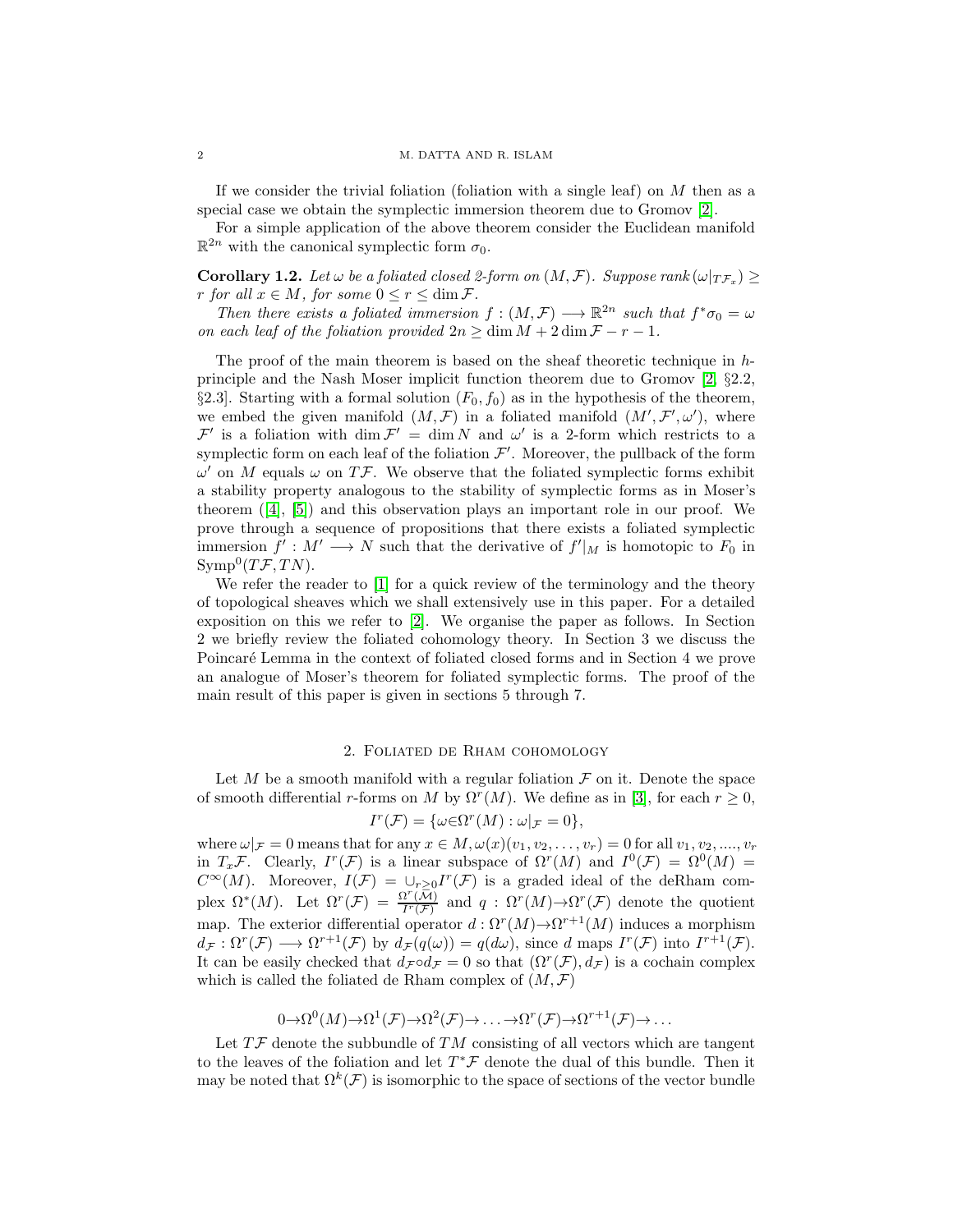$\Lambda^kT^*\mathcal{F}$ . With this identification we observe that q is induced by the quotient map  $T^*M \longrightarrow T^*\mathcal{F}.$ 

The commutative diagram below says that the quotient map  $q$  is a chain map between de Rham complex and foliated de Rham complex

$$
\begin{array}{ccccccccc}\n0 & \longrightarrow & \Omega^{0}(M) & \xrightarrow{d} & \Omega^{1}(M) & \xrightarrow{d} & \Omega^{2}(M) & \xrightarrow{d} \dots \\
\parallel & & \downarrow & & \downarrow & & \downarrow \\
0 & \longrightarrow & \Omega^{0}(\mathcal{F}) & \xrightarrow{d_{\mathcal{F}}} & \Omega^{1}(\mathcal{F}) & \xrightarrow{d_{\mathcal{F}}} & \Omega^{2}(\mathcal{F}) & \xrightarrow{d_{\mathcal{F}}} \dots\n\end{array}
$$

The cohomology of the complex  $(\Omega^*(\mathcal{F}), d_{\mathcal{F}})$  is defined as the *foliated deRham cohomology* of  $(M, \mathcal{F})$  and is denoted by  $H^r(\mathcal{F})$ . In other words,

$$
H^r(\mathcal{F}) = \frac{\operatorname{Ker}\{d_{\mathcal{F}} : \Omega^r(\mathcal{F}) \to \Omega^{r+1}(\mathcal{F})\}}{\operatorname{Im}\{d_{\mathcal{F}} : \Omega^{r-1}(\mathcal{F}) \to \Omega^r(\mathcal{F})\}}.
$$

It follows directly from the alternative description of the foliated deRham complex that the foliated cohomology groups vanish in dimensions  $r > \dim \mathcal{F}$ .

For foliated manifolds with single leaf the foliated de Rham complex is the same as the ordinary de Rham complex. Hence the foliated deRham cohomology is the same as the ordinary deRham cohomology.

Also, if  $F$  is a smooth manifold and  $M$  has a trivial foliation with leaves diffeomorphic with F then  $H^k(\mathcal{F}) \cong H^k(F)$ .

A smooth map  $f : (M, \mathcal{F}) \to (N, \mathcal{F}')$  between two foliated manifolds is called foliation preserving if f takes a leaf of  $\mathcal F$  into a leaf of  $\mathcal F'$ . Such a map f induces a chain map  $f^{\sharp}: \Omega^*(\mathcal{F}') \to \Omega^*(\mathcal{F})$  and hence a morphism  $f^*: H^*(\mathcal{F}') \to H^*(\mathcal{F})$  in the cohomology level.

## 3. POINCARÉ LEMMA FOR FOLIATED MANIFOLDS

Throughout this section, M will denote a smooth manifold with a regular foliation F.

**Definition 3.1.** An r-form  $\omega$  on M is said to be *foliated closed* if  $d_{\mathcal{F}}(q\omega) = 0$ , that is, if  $\omega$  restricts to a closed form on each leaf of the foliation. Similarly, an r-form  $\omega$  on M is said to be *foliated exact* if there exists an  $(r-1)$ -form  $\varphi$  on M such that  $q\omega = d_{\mathcal{F}}(q\varphi)$  which implies that  $\omega$  restricts to an exact form on each leaf of the foliation.

Locally, every foliated closed form on any foliated space  $(M, \mathcal{F})$  is foliated exact. In fact we have the following:

**Proposition 3.2.** Let  $\omega$  be a foliated closed form on  $(M, \mathcal{F})$  such that  $\omega$  vanishes on  $T\mathcal{F}_x$  for some  $x \in M$ . Then there exists a local 1-form  $\alpha$  such that  $\alpha$  vanishes on  $T\mathcal{F}_x$  and  $\omega = d\alpha$  on  $T\mathcal{F}$ .

The proposition is a consequence of a more general result stated below.

<span id="page-2-0"></span>**Proposition 3.3.** Let  $(M, \mathcal{F})$  be a smooth foliated manifold and let  $\pi : M' \rightarrow M$  be a vector bundle over M. Let F' be the foliation on M' defined by  $\mathcal{F}' = \pi^{-1}(\mathcal{F})$ . Suppose  $\omega$  is a foliated closed k-form on  $(M', \mathcal{F}')$  such that  $i^*\omega = 0$  on  $\mathcal{F}$ , where  $i : M \rightarrow M'$  embeds M as the zero section in M'. Then there exists a neighbourhood U of M in M' with a  $(k-1)$ -form  $\beta$  on U such that  $d\beta = \omega$  on  $\mathcal{F}'$  and  $\beta|_{i(M)} = 0$ .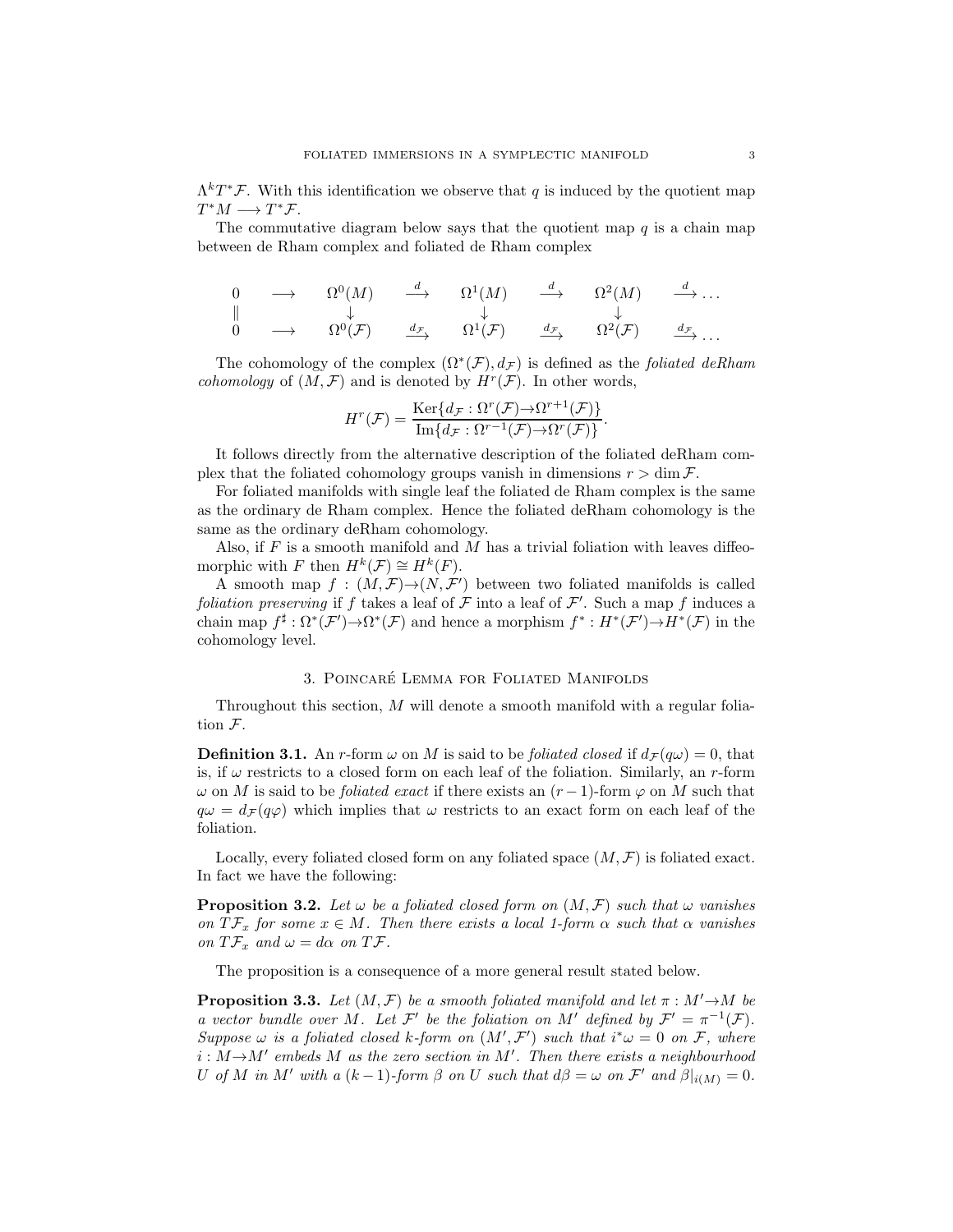*Proof.* Since  $\pi : M' \longrightarrow M$  is a vector bundle we denote an element in M' over  $x \in M$  by  $(x, v)$ , where v is in the fibre over x. Define for each  $t \in [0, 1]$  a smooth map  $\rho_t : M' \longrightarrow M'$  by  $(x, v) \mapsto (x, tv)$ . Then  $\rho_0(M') \subset M$  and  $\rho_1 = id_{M'}$ . From the definition of  $\mathcal{F}'$  it is clear that each  $\rho_t$  is foliation preserving. Let  $X_t$  denote the vector field along  $\rho_t$  defined by  $X_t = \frac{d}{ds} \rho_s|_{s=t}$ . Then  $X_t(x, v) = v$  for all  $(x, v) \in M'$ so that  $X_t$  is a foliated vector field on M'. In particular  $X_t(x, 0) = 0$  for all  $x \in M$ .

As in [\[4\]](#page-9-1) define an operator  $I : \Omega^k(M') \longrightarrow \Omega^{k-1}(M')$  by  $I(\tau) = \int_0^1 \rho_t^*(X_t \cdot \tau) dt$ , where  $\tau$  is a k-form on  $M'$  and  $X_t$ .  $\tau$  denotes the interior derivative of  $\tau$  with respect to  $X_t$ . First observe that  $I\tau|_M = 0$  since  $\rho_t$  restricts to the identity map on M and  $X_t$  vanishes on M. Secondly, since  $\rho_t$  is foliation preserving and  $X_t$  is a foliated vector field for each t, I maps  $I^k(\mathcal{F}')$  into itself.

Proceeding as in [\[4\]](#page-9-1) we integrate the relation

$$
\frac{d}{dt}(\rho_t^*\omega) = \rho_t^*(X_t.d\omega) + d(\rho_t^*(X_t.\omega)).
$$

with respect to  $t$  in [0, 1] to get

$$
\rho_1^*\omega - \rho_0^*\omega = d(I\omega) + I(d\omega).
$$

Noting that  $i^*\omega$  vanishes on F, we have  $\rho_0^*\omega = \pi^*i^*\omega = 0$  on F'. Further,  $I(d\omega) =$ 0 on F'. Hence we get  $\omega = d(I\omega)$  on F'. The proof is completed by letting  $\beta = I(\omega).$ 

<span id="page-3-0"></span>Corollary 3.4. Let  $(M, \mathcal{F})$  and  $(M', \mathcal{F}')$  be as in the above theorem and let  $\omega$ be a section of the k-th exterior bundle  $\Lambda^k(T^*M')$  defined over M. If  $i^*\omega$  is a foliated closed form on  $(M, \mathcal{F})$  then  $\omega$  extends to a foliated closed form on some neighbourhood of M.

*Proof.* Take any extension  $\omega'$  of  $\omega$  on a neighbourhood of M. Defining I as in the proof of Theorem [3.3](#page-2-0) we get

$$
\omega' - \rho_0^* \omega' = I(d\omega') + dI(\omega').
$$

 $\rho_0^*\omega'$  is foliated closed since  $\rho_0^*\omega' = \pi^* i^* \omega' = \pi^* i^* \omega$  and  $i^* \omega$  is a foliated closed form on  $(M, \mathcal{F})$ . Moreover, from the definition of I it follows that  $I(d\omega')|_M = 0$ . Therefore taking exterior derivative of the above equation we get  $d\omega' = dI(d\omega')$  on  $T\mathcal{F}'$ . Define,  $\omega_1 = \omega' - I(d\omega')$ . Then  $\omega_1$  is the desired extension of  $\omega$ .

## 4. Stability of Foliated Symplectic Forms

**Definition 4.1.** A foliated closed 2-form  $\omega$  on  $(M, \mathcal{F})$  is said to be a *foliated* symplectic form if  $\omega$  is nondegenarate on each leaf of F. The foliated manifold  $(M, \mathcal{F})$  together with  $\omega$  is then called a *foliated symplectic manifold*.

**Definition 4.2.** A vector field X on a foliated manifold  $(M, \mathcal{F})$  is said to be a foliated vector field if X maps M into  $T\mathcal{F}$ . The space of all foliated vector fields on  $(M, \mathcal{F})$  will be denoted by  $\mathcal{X}_{\mathcal{F}}$ .

Observe that a foliated symplectic form  $\omega$  on  $(M, \mathcal{F})$  defines a bundle isomorphism  $I_\omega : T \mathcal{F} \longrightarrow T^* \mathcal{F}$  which is given by the correspondence  $v \mapsto v \cdot \omega |_{\mathcal{F}}$ .  $I_\omega$ induces a bijection  $\mathcal{X}_{\mathcal{F}} \longrightarrow \Omega^1(\mathcal{F})$  which takes a foliated vector field X onto the foliated 1-form  $q(X,\omega)$ .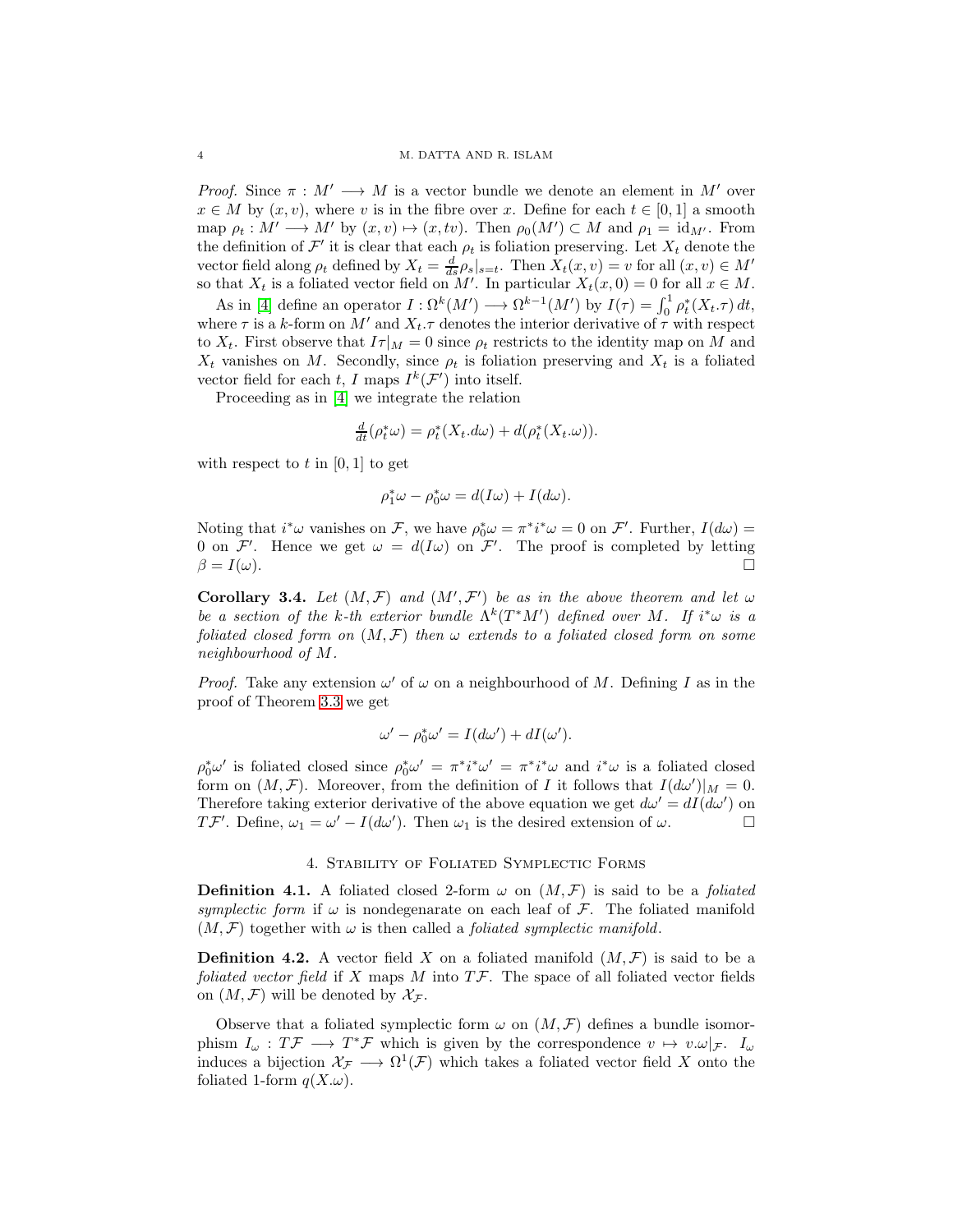<span id="page-4-1"></span>**Proposition 4.3.** Suppose  $\omega_0$  and  $\omega_1$  are two local foliated symplectic forms on  $(M, \mathcal{F})$  such that  $\omega_1 = \omega_0$  on  $T\mathcal{F}_x$  for some  $x \in M$ . Then there exist open neighbourhoods U and V of x in M and a foliation preserving isotopy  $\delta_t: U \longrightarrow V$ ,  $0 \le t \le 1$ , such that  $d\delta_t(x)$  is the identity map of  $T_xM$  for all t, and  $\delta_1^*\omega_1 = \omega_0$  on  $\mathcal{F}.$ 

<span id="page-4-0"></span>**Proposition 4.4.** Let M,  $(M', \mathcal{F}')$  be as in Proposition [3.3.](#page-2-0) Suppose  $\omega_0$  and  $\omega_1$ are two foliated symplectic forms on M' such that  $\omega_1 = \omega_0$  on  $T\mathcal{F}'|_M$ . Then there exist open neighbourhoods  $U$  and  $V$  of  $M$  in  $M'$  and a foliation preserving isotopy  $\delta_t: U \longrightarrow V$  such that  $d\delta_t = id$  on  $TM'|_M$  and  $\delta_1^* \omega_1 = \omega_0$  on  $\mathcal{F}'.$ 

*Proof.* It follows from the hypothesis that  $\omega_1 - \omega_0$  is a foliated closed form which vanishes on  $T\mathcal{F}'|_M$ . Therefore, by Proposition [3.3,](#page-2-0)  $\omega_1 - \omega_0 = d\alpha$  on  $\mathcal{F}'$ , for some 1-form  $\alpha$  satisfying  $\alpha|_M = 0$ . For  $0 \le t \le 1$  we define a family of foliated closed forms  $\omega_t$  by  $\omega_t = \omega_0 + td\alpha$ . Since  $\omega_1 = \omega_0$  on  $T\mathcal{F}'|_M$ , each  $\omega_t$  restricts to a foliated symplectic form on some neighbourhood U of M in M'. For each  $t \in [0,1]$ , define a foliated vector field  $X_t$  by  $X_t = I_{\omega_t}^{-1}(-q(\alpha))$  so that  $X_t \cdot \omega_t = -\alpha$  on  $T \mathcal{F}'$ . Let  $\delta_t, t \in [0,1]$  be the one parameter family of diffeomorphisms defined on some open neighbourhood of M such that  $\delta_0 = id_M$  and  $\frac{d\delta_t}{dt} = X_t$ . Since  $\alpha = 0$  on  $T\mathcal{F}'|_M$ , it follows that  $\delta_t|_M = id$ . Moreover, since  $X_t$  is a foliated vector field,  $\{\delta_t\}$  is a foliation preserving diffeotopy.

Now, consider the identity

$$
\frac{d}{dt}(\delta_t^* \omega_t) = \delta_t^* (\frac{d}{dt} \omega_t + X_t \cdot d\omega_t + d(X_t \cdot \omega_t)).
$$

Since  $\omega_t$  is a foliated closed form,  $X_t. d\omega_t = 0$  on  $T \mathcal{F}'$  we obtain from the above relation  $\frac{d}{dt}q(\phi_t^*\omega_t) = 0$ . Hence  $\delta_t^*\omega_t = \delta_0^*\omega_0 = \omega_0$  on  $T\mathcal{F}'$ . In particular  $\delta_1^*\omega_1 = \omega_0$ on  $T\mathcal{F}'$ . Also, it is easy to see that  $\delta_t$  fixes M pointwise and therefore  $\frac{d}{dt}(d\delta_t)(x) =$  $d\frac{d}{dt}\delta_t(x) = d(X_t(x)) = 0$  for all  $x \in M$ .

We end this section with the following result.

**Theorem 4.5.** Let M be a closed manifold and let  $\mathcal F$  be a regular foliation on M. Let  $\{\omega_t\}_{t\in[0,1]}$  be a smooth family of foliated symplectic forms on M such that  $\omega_t = \omega_0 + d\alpha_t$  on F, where  $\alpha_t$  is a smooth family of 1-forms. Then there exists a smooth foliated diffeotopy  $\delta_t : M \to M$ ,  $\delta_0 = id$ , such that  $\delta_t^*(\omega_t) = \omega_0$  on F (that is,  $\delta_t^*(\omega_t) = \omega_0$  in  $\Omega^2(\mathcal{F})$ ).

## 5. Construction of an extension

In the subsequent discussion,  $(N, \sigma)$  will denote a symplectic manifold and  $(M, \mathcal{F})$  will denote a foliated manifold with a foliated closed 2-form  $\omega$ .

Let  $(F_0, f_0) : TM \longrightarrow TN$  be a bundle homomorphism which satisfies the hypothesis of Theorem [1.1:](#page-0-0)

- (1)  $F_0|_{T\mathcal{F}} : T\mathcal{F} \longrightarrow TN$  is a monomorphism and  $F_0^*\sigma = \omega$  on  $T\mathcal{F}$ ;
- (2)  $f_0 : M \longrightarrow N$  is a continuous map such that the foliated cohomology class of  $f_0^* \sigma$  is the same as that of  $\omega$ .

**Proposition 5.1.** There is a foliated symplectic manifold  $(M', \mathcal{F}', \omega')$  and a foliation preserving embedding  $i:(M,\mathcal{F})\longrightarrow (M',\mathcal{F}')$  such that  $i^*\omega'=\omega$  on  $T\mathcal{F}$ , where  $i$  is the embedding of  $M$  in  $M'$ .

Further,  $(F_0, f_0)$  extends to a bundle homomorphism  $(F'_0, f'_0)$ :  $TM' \longrightarrow TN$ which satisfies the following properties: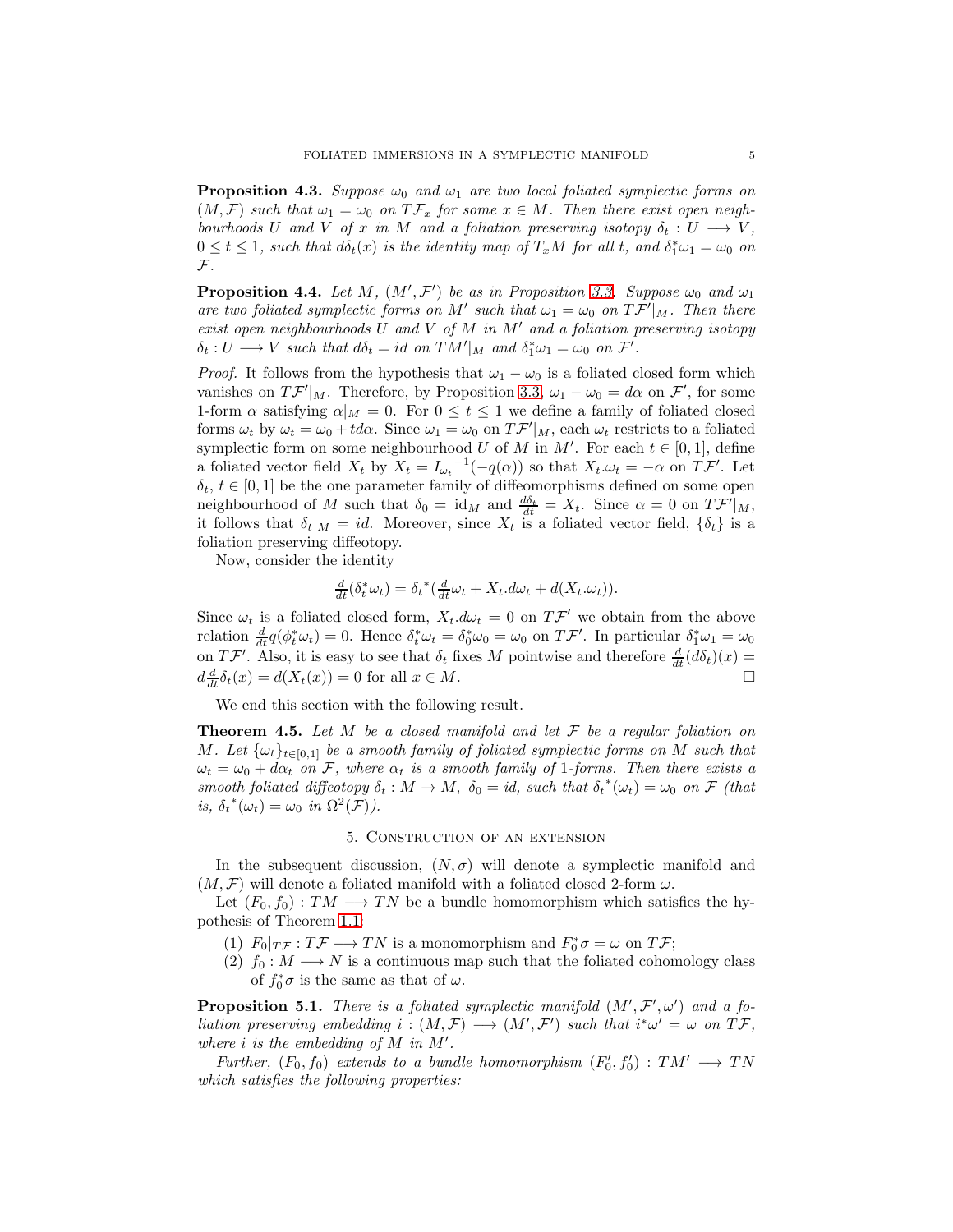#### 6 M. DATTA AND R. ISLAM

- <span id="page-5-0"></span>(1)  $F'_0|_{T\mathcal{F}'} : T\mathcal{F}' \longrightarrow TN$  is a monomorphism and  $F'_0{}^* \sigma = \omega'$  on  $T\mathcal{F}'$ ;
- (2)  $f_0: M' \longrightarrow N$  is a continuous map such that the foliated cohomology class of  $f_0^* \sigma$  is the same as that of  $\omega'$ .

*Proof.* Consider the quotient bundle  $\pi : f_0^*TN/T\mathcal{F} \longrightarrow M$  and denote the total space of the bundle by X. dim  $X = \dim M + (\dim N - \dim \mathcal{F}) = \operatorname{codim} \mathcal{F} + \dim N$ . Let  $\mathcal{F}'$  be the foliation on X defined by the map  $\pi$ , that is  $\mathcal{F}' = \pi^{-1}(\mathcal{F})$ . Clearly,  $\operatorname{codim} \mathcal{F}' = \operatorname{codim} \mathcal{F}$ . Hence  $\dim \mathcal{F}' = \dim N$ .

M is embedded in X as the zero-section of  $\pi$ ; consequently TM is canonically embedded in  $TX|_M = TM \oplus X$ . Let F be any extension of  $F_0$  to a bundle morphism  $TX|_M \longrightarrow f_0^*TN$  such that it maps X isomorphically onto a complementary subbundle of  $df_0(T\mathcal{F})$  in  $f_0^*TN$ . Define  $\bar{F}_0 = q \circ \tilde{F}$ , where  $q : f_0^*TN \longrightarrow TN$  is the canonical bundle morphism. By the above construction  $\bar{F}_0|_{T\mathcal{F}'}$  is a bundle isomorphism over M. Therefore,  $\bar{F}_0^*\sigma$  is non-degenerate on  $T\mathcal{F}'|_M$ .

Since  $\bar{F}_0^* \sigma$  restricts to a foliated closed form on M, by Corollary [3.4](#page-3-0) it extends to a foliated closed (and hence a foliated symplectic) form  $\omega'$  on a neighbourhood of M in  $(X, \mathcal{F}')$ . Then, following Proposition [4.4,](#page-4-0) we can show that  $\bar{F}_0$  extends to a bundle morphism  $F'_0$  on an open neighbourhood M' of M such that  $F'_0{}^* \sigma = \omega'$ on  $T\mathcal{F}^{\prime}$ .

The inclusion  $i: M \hookrightarrow M'$  induces a morphism  $\Omega^2(\mathcal{F}') \longrightarrow \Omega^2(\mathcal{F})$  which takes the class of  $\omega'$  in  $\Omega^2(\mathcal{F}')$  onto the class of  $\omega$  in  $\Omega^2(\mathcal{F})$ . The induced map  $i^*: H^2(\mathcal{F}') \longrightarrow H^2(\mathcal{F})$  in the cohomology level, therefore, maps the foliated cohomology class of  $\omega'$  onto that of  $\omega$ .

If  $f'_0$  denotes the underlying map of  $F'_0$  then it is an extension of  $f_0$ . Since  $i^*$  is an isomorphism, it follows that  $f_0'$  pulls back the deRham cohomology class of  $\sigma$ onto the foliated cohomology class of  $\omega'$ . В последните поставите на примерение и производите на примерения в последните поставите на примерения в сове<br>В поставите поставите на примерение и поставите поставите на примерение и поставите на примерение и поставите

## 6. Sheaf of foliated Symplectic immersions

**Definition 6.1.** A foliated immersion  $f : (M, \mathcal{F}, \omega) \longrightarrow (N, \sigma)$  is said to be a foliated symplectic immersion if the restriction of  $f^*\sigma$  is same as the restriction of  $\omega$  on each leaf of the foliation.

Let  $M', \mathcal{F}'$  and  $\omega'$  be as defined in the previous section. Let  $\mathcal{S}_{\mathcal{F}'}$  denote the sheaf of foliated immersions  $f:(M',\mathcal{F}') \longrightarrow N$  which satisfy  $f^*\sigma = \omega'$  on  $\mathcal{F}'$ . The topology of the sheaf comes from the  $C^{\infty}$  compact open topology on  $C^{\infty}(M, N)$ .

Let  $\mathcal{R}_{\mathcal{F}'} \subset J^1(M',N)$  be the space of 1-jets of foliated symplectic immersions of  $(M', \mathcal{F}', \omega')$  in  $(N, \sigma)$ . We endow the sheaf of sections of  $J^1(M', N)$  with the  $C^0$  compact open topology.  $\Psi_{\mathcal{F}'}$  will denote the subsheaf of sections of the 1-jet bundle whose images lie in  $\mathcal{R}_{\mathcal{F}'}$ . Note that  $\Psi_{\mathcal{F}'}(M')$  can be identified with the space  $\text{Symp}^0(T\mathcal{F}', TN)$  defined in the introduction.

The sheaf  $\Psi_{\mathcal{F}'}|_M$  is flexible [\[2,](#page-9-0) 1.4.2(A')]. Moreover, we have the following.

**Proposition 6.2.** The 1-jet map  $j^1 : S_{\mathcal{F}'}(x) \to \Psi_{\mathcal{F}'}(x)$  is a weak homotopy equivalence for all  $x \in M'$ .

*Proof.* In view of the discussion in  $[2, 2.3.2(D), (D')]$  it is enough to show that an infinitesimal solution of  $\mathcal{R}_{\mathcal{F}'}$  can be homotoped to a local solution. Let  $j_f^1(x) \in \mathcal{R}_{\mathcal{F}'}$ so that  $df_x|T\mathcal{F}'_x$  is an injective linear map and  $f^*\sigma = \omega'$  on  $T\mathcal{F}'_x$ .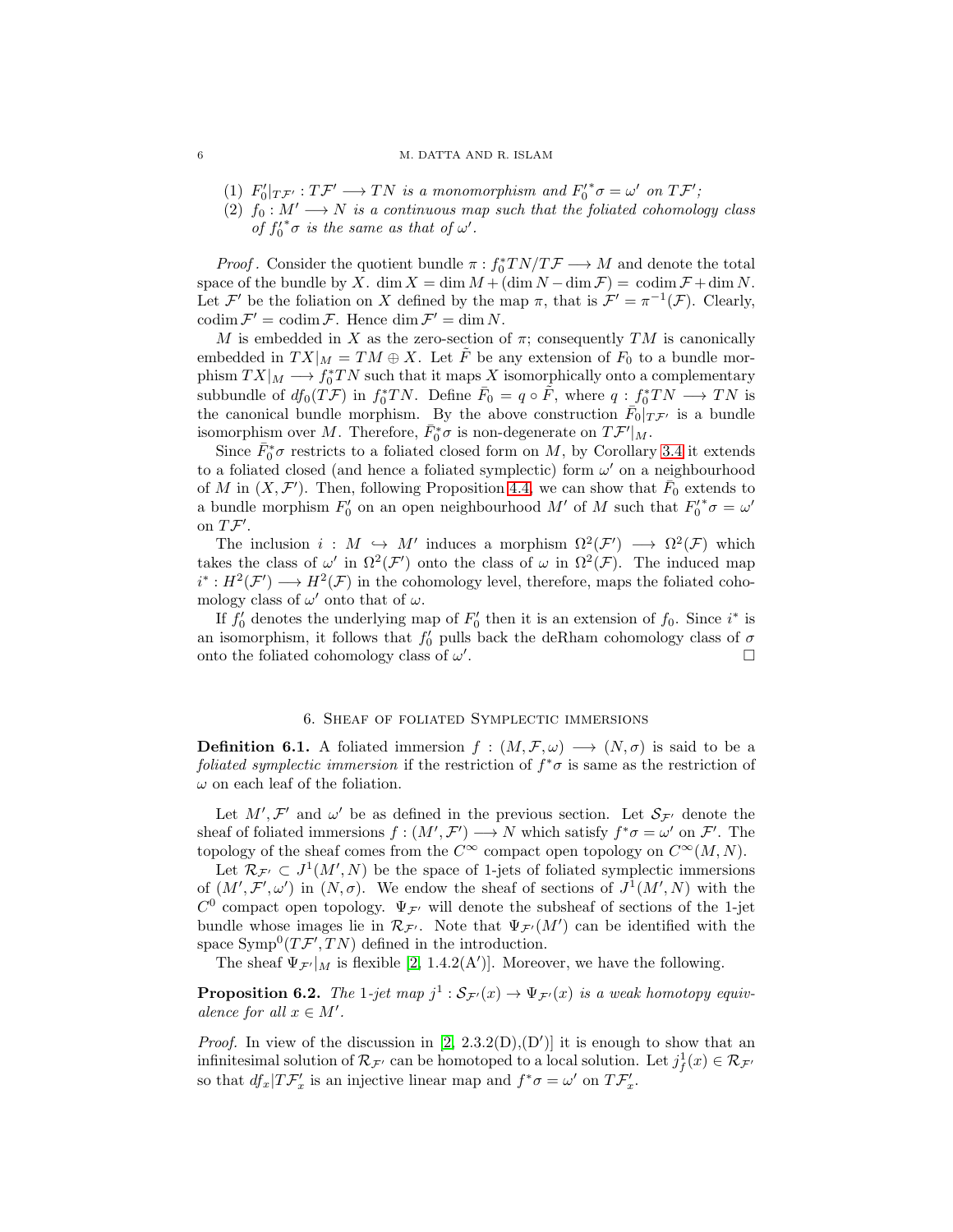Since dim  $\mathcal{F}' = \dim N$  and  $df(x)$  is injective on  $T\mathcal{F}'(x)$  it follows that f is a foliated immersion on a neighbourhood of x and  $f^*\sigma$  is non-degenerate on  $T\mathcal{F}'$ . Let  $\bar{\omega} = f^* \sigma$ .  $\bar{\omega}$  is a foliated symplectic form on a neighbourhood of x such that  $\bar{\omega}_x = \omega'_x$  on  $T\mathcal{F}'_x$ . By applying Proposition [4.3](#page-4-1) we get a local diffeotopy  $\delta_t$  on  $\text{Op}(x)$ in M' such that  $d\delta_t = id$  at x and  $\delta_1^* f^* \sigma = \delta_1^* \bar{\omega} = \omega'$  on  $T \mathcal{F}'_x$ . Let  $f_t = f \circ \delta_t$ ,  $0 \le t \le 1$ .  $f_1$  is a local solution of  $\mathcal{R}_{\mathcal{F}'}$  and  $j_{f_t}^1(x) = j_f^1(x) \in \mathcal{R}_{\mathcal{F}'}$  for all t. Thus we have proved that an infinitesimal solution can be homotoped to a local solution of  $\mathcal{R}_{\mathcal{F}'}$  and this completes the proof.

It is important to note that  $S_{\mathcal{F}'}$  is not microflexible [\[2,](#page-9-0) 3.4.1(B)] and therefore we can not apply the sheaf theoretic technique directly to it. But it is possible to find an associated sheaf which has this desired property apart from having the same local weak homotopy type as  $S_{\mathcal{F}'}$ .

To define the associated sheaf we start with the bundle map  $(F'_0, f'_0) : TM' \longrightarrow$  $TN$  that we constructed in Proposition [5.1.](#page-5-0)

Consider the product manifold  $M' \times N$  with the product form  $\hat{\omega} = p_2^* \sigma - p_1^* \omega'$ , where  $p_1$  and  $p_2$  are the projection maps from  $M' \times N$  onto the first and the second factors respectively. Let  $\hat{\mathcal{F}}$  denote the foliation on  $M' \times N$  induced  $\mathcal{F}'$  by the first projection map  $p_1$ . It is easy to see that  $\hat{\omega}$  is a foliated symplectic form on  $(M' \times N, \mathcal{F}).$ 

If  $f'_0$  is as above then  $g_0 = (1, f'_0) : (M', \mathcal{F}') \longrightarrow (M' \times N, \hat{\mathcal{F}})$  is a foliation preserving embedding and therefore it induces a map  $g_0^*: H^2(\hat{\mathcal{F}}) \longrightarrow H^2(\mathcal{F}')$  in the foliated cohomology level. It is easily seen that  $g_0^*([\hat{\omega}]_{\hat{\mathcal{F}}}) = 0$  in the foliated cohomology group  $H^2(\mathcal{F}')$ . Now, there exists a neighbourhood Y of Image  $g_0$  such that Image  $g_0$  is a strong deformation retract of Y; further the deformation retraction is foliation preserving. Consequently,  $\hat{\omega}$  is a foliated exact form on  $(Y, \hat{\mathcal{F}})$ . Hence there exists a 1-form  $\tau$  on Y such that  $\hat{\omega} = d\tau$  on  $T\hat{\mathcal{F}}$ .

Suppose,  $f : (M', \mathcal{F}') \longrightarrow N$  is a foliated immersion such that  $f^* \sigma$  and  $\omega'$  define the same foliated form in  $\Omega^2(\mathcal{F}')$ , and suppose the graph map  $g = (1, f)$  has its image contained in Y. Then observe that g is foliation preserving and  $g^*\tau$  is a foliated closed form on  $(M, \mathcal{F}')$ .

Denote by  $\Gamma^{\infty}(Y)$ , the space of sections  $M' \longrightarrow M' \times N$  whose images lie in Y. Let  $\mathcal{E}_{\mathcal{F}'}$  denote the sheaf of all those pairs  $(g, \varphi)$  in  $\Gamma^\infty(Y) \times C^\infty(M')$  which satisfy the following conditions:

- (1)  $p_2g:(M',\mathcal{F}')\longrightarrow N$  is a foliated immersion, so that g is foliation preserving, and
- (2)  $g^*\tau + d\varphi = 0$  on  $T\mathcal{F}'$ .

Observe that there is a canonical map  $\pi : \mathcal{E}_{\mathcal{F}'} \longrightarrow \mathcal{S}_{\mathcal{F}'}$  which maps  $(g, \varphi)$  onto  $p_2g$ .

<span id="page-6-0"></span>**Proposition 6.3.** The topological sheaves  $\mathcal{E}_{\mathcal{F}'}$  and  $\mathcal{S}_{\mathcal{F}'}$  have the same local weak homotopy type.

Consequently,  $j^1 \circ \pi : \mathcal{E}_{\mathcal{F}'}(x) \to \Psi_{\mathcal{F}'}(x)$  is a weak homotopy equivalence for all  $x \in M'.$ 

*Proof.* Take any two elements  $(g, \varphi_1)$  and  $(g, \varphi_2)$  in  $\mathcal{E}_{\mathcal{F}'}(x)$  over some  $f \in \mathcal{S}_{\mathcal{F}'}(x)$ , then  $d(\varphi_1 - \varphi_2) = 0$  on  $\mathcal{F}'$  in some foliated neighbourhood of  $x \in M'$  which implies that  $(\varphi_1 - \varphi_2) = \text{constant}$  on each plaque of  $\mathcal{F}'$ . If  $\mathcal{F}'$  is of codimension k, we get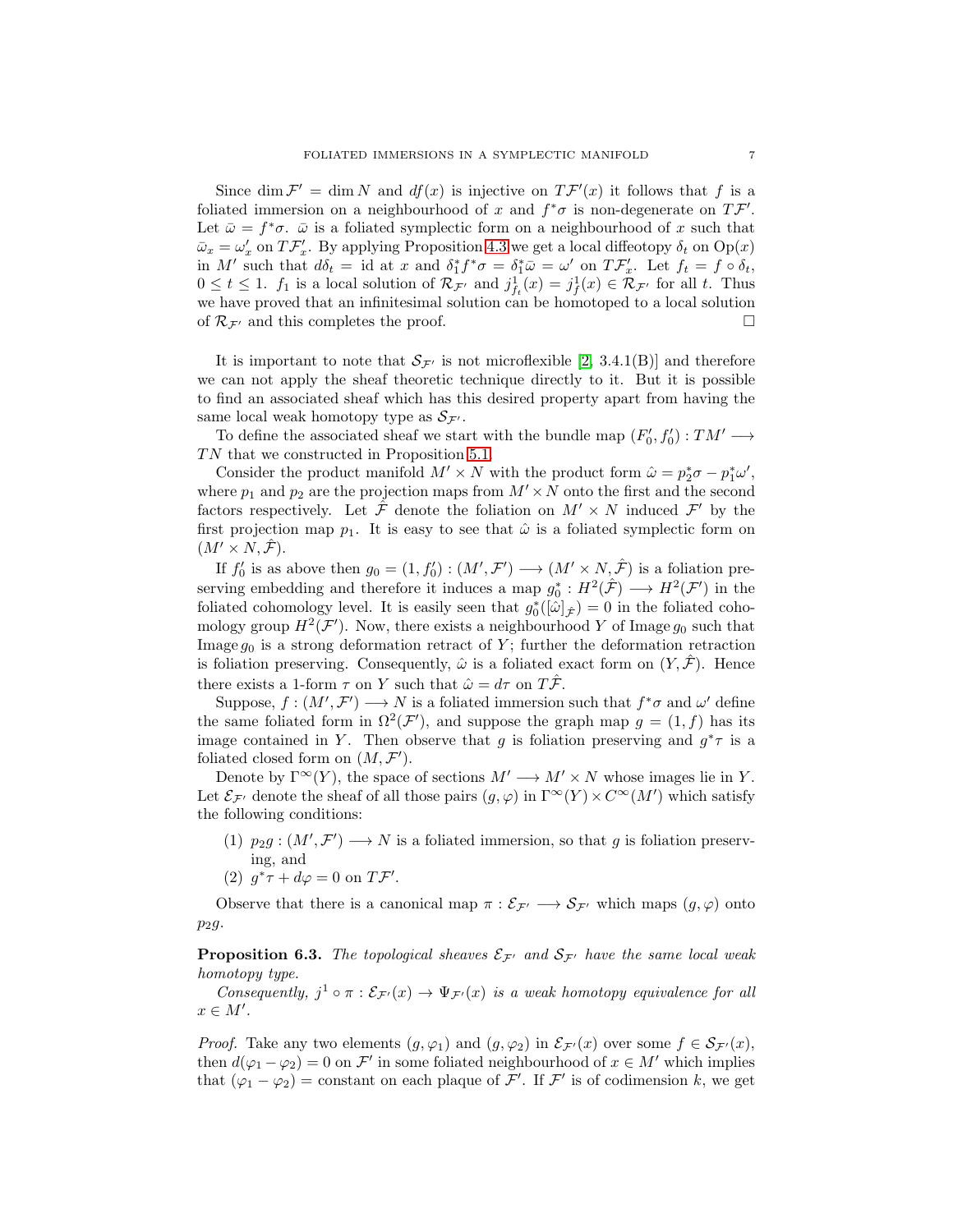$\mathcal{E}_{\mathcal{F}'}(x) = \mathcal{S}_{\mathcal{F}'}(x) \times \mathcal{C}^{\infty}(0)$ , where  $\mathcal{C}^{\infty}(0)$  is the space of germs of real valued functions on  $\mathbb{R}^k$  at 0. Since  $\mathcal{C}^{\infty}(0)$  is contractible, this completes the proof.

<span id="page-7-1"></span>**Lemma 6.4.** The sheaf  $\mathcal{E}_{\mathcal{F}'}$  is microflexible.

Proof. Define a first order differential operator

$$
\mathcal{D}: \Gamma^\infty(Y) \times C^\infty(M') \longrightarrow \Omega^1(\mathcal{F}')
$$

by 
$$
(g, \phi) \mapsto (g^*\tau + d\phi)|_{T\mathcal{F}'}.
$$

Let L denote the linearisation of  $\mathcal{D}$  at  $(g, \phi)$ . Then

$$
L(\partial, \tilde{\phi}) = g^*(\partial \hat{\omega} + d(\partial \tau) + d\tilde{\phi})|_{T\mathcal{F}'},
$$

where  $\partial$  is a smooth vector field on N along q and  $\tilde{\phi}$  is a smooth function on M.

L is right invertible if given any 1-form  $\tilde{\omega} \in \Omega^1(\mathcal{F}')$  we can solve the following system of equations:

$$
\begin{array}{c}g^*(\partial.\hat{\omega})|_{T\mathcal{F}'}=\tilde{\omega}\\ \partial.\tau+\tilde{\phi}=0\end{array}
$$

Note that  $\hat{\omega}$  is a foliated symplectic form on  $(\hat{M}, \hat{\mathcal{F}})$ ; hence, if  $g : M' \longrightarrow Y \subset$  $M' \times N$  is a foliation preserving section, then the map  $\partial \mapsto g^*(\partial \hat{\omega})|_{T_{\mathcal{F}}'}$  is an epimorphism. Consequently, for such a g we can solve the first equation for  $\partial$ , and then take  $\phi = -\partial \tau$ .

Thus, the operator  $\mathcal D$  is infinitesimally invertible on all those  $(g, \phi)$  for which  $p_2g:(M',\mathcal{F}')\longrightarrow (Y,\hat{\mathcal{F}})$  is a foliation preserving immersion.

Further, the foliation preserving immersions are solutions to some first order open differential relation.

Hence $\mathcal{E}_{\mathcal{F}'}$  is a microflexible sheaf ([\[2,](#page-9-0) 2.3.2]).

## 7. Proof of Theorem [1.1](#page-0-0)

We shall first prove that  $\mathcal{E}_{\mathcal{F}'}|_M$  is flexible. Once we show this we can conclude with the Sheaf Homomorphism Theorem that  $j^1 \circ \pi : \mathcal{E}_{\mathcal{F}'}|_M \longrightarrow \Psi_{\mathcal{F}'}|_M$  is a weak homotopy equivalence.

Recall a result on continuous sheaves from [\[2,](#page-9-0) 2.2.3].

<span id="page-7-0"></span>**Theorem 7.1.** Let  $\Phi$  be a microflexible sheaf over a manifold V and let a submanifold  $V_0 \subset V$  of positive codimension be sharply movable by acting diffeotopies. Then the sheaf  $\Phi_0 = \Phi|_V$  is a flexible sheaf.

Consider the pseudogroup  $\mathcal D$  consisting of local diffeotopies  $\delta_t$  on  $M'$  that preserve the foliation  $\mathcal{F}'$  and at the same time preserve the class of  $\omega'$  in  $\Omega^2(\mathcal{F}')$ . Clearly  $\mathcal D$  acts on the sheaf  $\mathcal S_{\mathcal F}$ . Such diffeotopies may be obtained by integrating a foliated vector field  $\partial$  such that  $\partial \omega'$  is a foliated closed form on  $(M', \mathcal{F}')$ . Indeed if ∂ is a foliated vector field then its restriction to each leaf is a vector field on the leaf. Thus it integrates to a foliation preserving diffeomorphism on  $M'$ . Also, observe that  $\mathcal{L}_{\partial}\omega' = \partial \Delta \omega' + d(\partial \Delta \omega') = 0$  on  $T\mathcal{F}'$ . Hence  $\delta_t^* \omega' = \omega'$  in  $\Omega^2(\mathcal{F}')$ .

We shall show that there exists a pseudosubgroup of  $D$  which acts on  $\mathcal{E}_{\mathcal{F}'}$  and sharply moves M in M'. As we have already proved microflexibility of  $\mathcal{E}_{\mathcal{F}'}$ , the flexibility of  $\mathcal{E}_{\mathcal{F}'}|_M$  will follow from Theorem [7.1.](#page-7-0)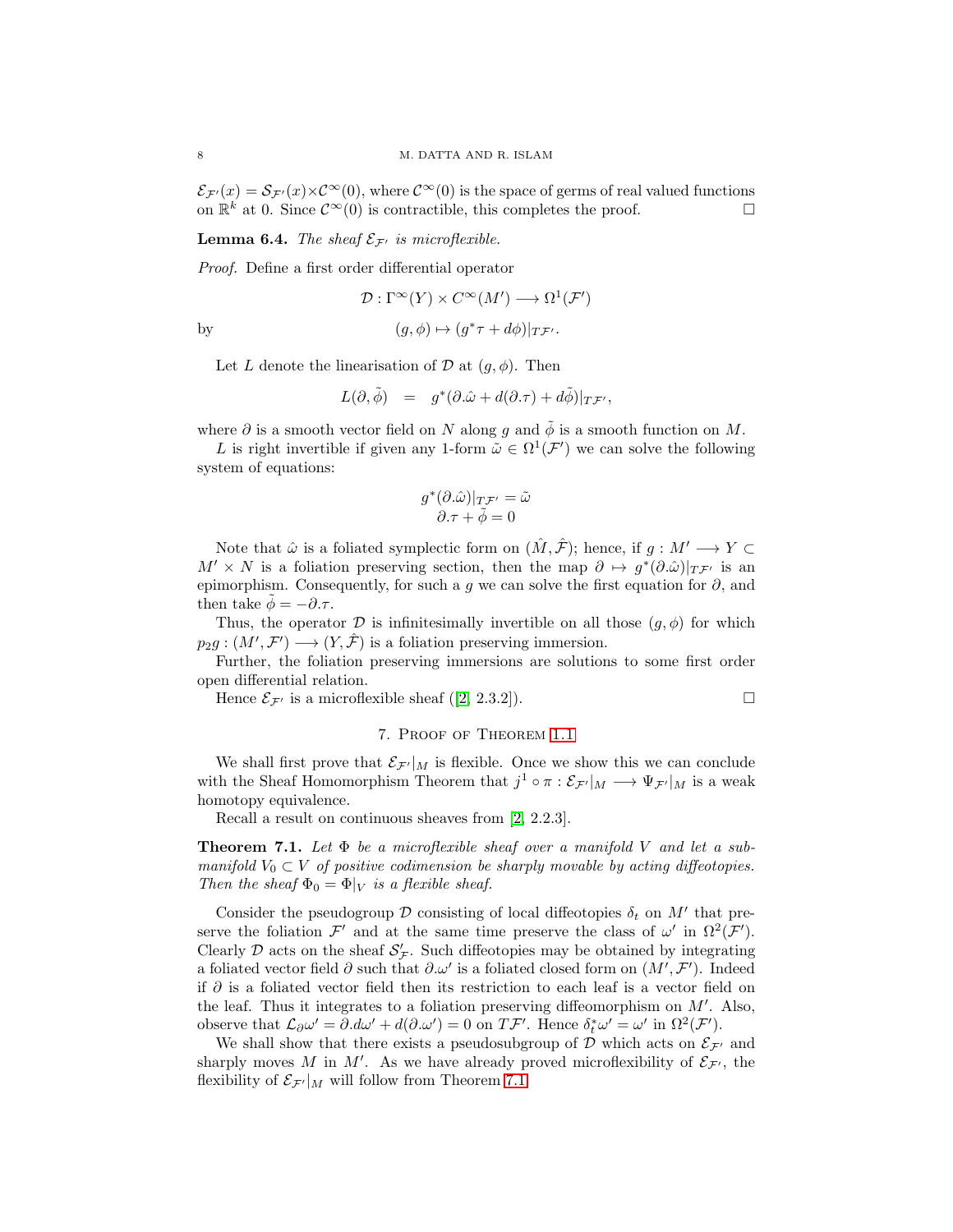**Definition 7.2.** A foliation preserving diffeotopy  $\delta_t$  of  $(M', \mathcal{F}')$  is called exact foliation preserving diffeotopy if there exists a 1-parameter family of 0-forms  $\alpha_t$  on M' such that  $\delta'_t \omega' = d\alpha_t$  on F'. In particular,  $\delta'_t \omega'$  is a foliated exact form for each t.

If  $\alpha_t$  can be chosen to be identically zero on the maximal open subset where  $\delta_t$  is constant then such a diffeotopy is called a *strictly exact foliation preserving* diffeotopy.

# <span id="page-8-0"></span>**Lemma 7.3.** The strictly exact foliation preserving diffeotopies of  $M'$  act on  $\mathcal{E}_{\mathcal{F}'}$ .

*Proof.* Let  $\delta_t$  be a strictly exact foliation preserving diffeotopy on M'. We define a diffeotopy  $\bar{\delta}_t$  on  $M' \times N$  by  $\bar{\delta}_t(x, y) = (\delta_t(x), y)$ , where  $x \in M'$  and  $y \in N$ . Recall that  $M' \times N$  has the product foliation  $\hat{\mathcal{F}}$  and  $\bar{\delta}_t(\hat{\mathcal{F}}) \subseteq \hat{\mathcal{F}}$ . Moreover,  $\bar{\delta}'_t$ .  $(\sigma - \omega')$  is foliated exact (since  $\delta'_t \omega'$  is foliated exact).

Proceeding exactly as in [\[2,](#page-9-0) 3.4.1], let  $\alpha_t$  be a smooth family of 0-forms on  $M' \times N$ satisfying  $\bar{\delta}'_t$  ( $\sigma - \omega'$ ) =  $d\alpha_t$  on  $\hat{\mathcal{F}}$ . Since,

$$
\tfrac{d}{dt}(\bar{\delta}_t^*\tau) = \bar{\delta}_t^*\big(d(\bar{\delta}_t'\cdot\tau) + \bar{\delta}_t'\cdot d\tau\big) = \bar{\delta}_t^*\big(d(\bar{\delta}_t'\cdot\tau) + \bar{\delta}_t'\cdot(\sigma-\omega')\big)
$$

we have

(1) 
$$
\frac{d}{dt}(\bar{\delta}_t^*\tau) = d\bar{\delta}_t^*(\bar{\delta}'_t.\tau + \alpha_t) \text{ on } \hat{\mathcal{F}}.
$$

Integrating this equation with respect to t we obtain  $\bar{\delta_t}^* \tau = \tau + d\varphi_t$  on  $\hat{\mathcal{F}}$ , where  $\varphi_t$  is a family of functions on  $M'$ .

Let  $(g, \varphi)$  be a section in  $\mathcal{E}_{\mathcal{F}'}$  and let  $\delta_t$  be as above. Define the action as in [\[2\]](#page-9-0) by  $\delta_t(g,\varphi) = (g',\varphi')$ , where  $g' = \bar{\delta}_t g \delta_t^{-1}$  and  $\varphi' = (\delta_t^{-1})^*(\varphi + g^*\varphi_t)$ .

<span id="page-8-1"></span>**Lemma 7.4.** The strictly exact foliation preserving diffeotopies of  $(M', \omega', \mathcal{F}')$ sharply move M.

*Proof.* Suppose S is a closed hypersurface which lies in a small open set  $U$  of  $M$ . Take a vector  $\partial_0 \in T_{x_0} \mathcal{F}'$  transversal to U in M and extend it to a foliated vector field  $\partial = I_{\omega'}^{-1}(q(dH))$  which is transversal to U (provided we take U sufficiently small). The isotopy  $\{\delta_t\}$  defined by  $\partial$  is foliation preserving. Take  $S_{\epsilon} = \bigcup_{t \in [0,\epsilon]} \delta_t(S) \subseteq M'$ and  $a \in C^{\infty}(M')$  so that a vanishes outside a neighbourhood of  $\mathcal{OP}(\dot{S}_{\epsilon})$  and  $a = 1$ on a smaller neighbourhood of  $S_{\epsilon}$ . The diffeotopy corresponding to  $I_{\omega'}^{-1}(q(d(aH)))$ can move  $S$  (along the foliation) as sharply as we want.

Combining the results obtained in Lemma [6.4,](#page-7-1) Lemma [7.3](#page-8-0) and Lemma [7.4](#page-8-1) we conclude by Theorem [7.1](#page-7-0) that

## <span id="page-8-2"></span>**Proposition 7.5.** The sheaf  $\mathcal{E}_{\mathcal{F}'}|_M$  is flexible.

Proof of Theorem [1.1](#page-0-0). It now follows from Proposition [6.3](#page-6-0) and Proposition [7.5](#page-8-2) (asa consequence of Sheaf Homomorphism Theorem  $([2, 2.2.1])$  $([2, 2.2.1])$  $([2, 2.2.1])$ ) that the composition  $\mathcal{E}_{\mathcal{F}'}|_M \longrightarrow \mathcal{S}_{\mathcal{F}'}|_M \stackrel{d}{\longrightarrow} \Psi_{\mathcal{F}'}|_M$  is a weak homotopy equivalence. This implies that there is an  $f' \in \mathcal{S}_{\mathcal{F}'}|_M$  such that  $Df'$  is homotopic to  $F'_0$  in  $\text{Symp}^0(T\mathcal{F}', TN)$ . Moreover, the homotopy between  $f_0'$  and  $f'$  can be made to lie in an arbitrary  $C^0$  neighbourhood of  $f'_0$ . If f denotes the restriction of  $f'$  to M, then  $f \in \mathcal{S}_{\mathcal{F}}$  and Df is homotopic to  $F_0$  in the space Symp<sup>0</sup> $(T\mathcal{F}, TN)$ . This proves Theorem [1.1.](#page-0-0)  $\Box$ 

*Proof of Corollary [1.2](#page-1-0).* Let  $\omega_0$  be a linear 2-form on  $\mathbb{R}^m$  of rank r. Then r is an even integer, say  $r = 2k$ , such that  $\omega_0^k \neq 0$  and  $\omega_0^{k+1} = 0$ .  $\omega_0$  can be extended to